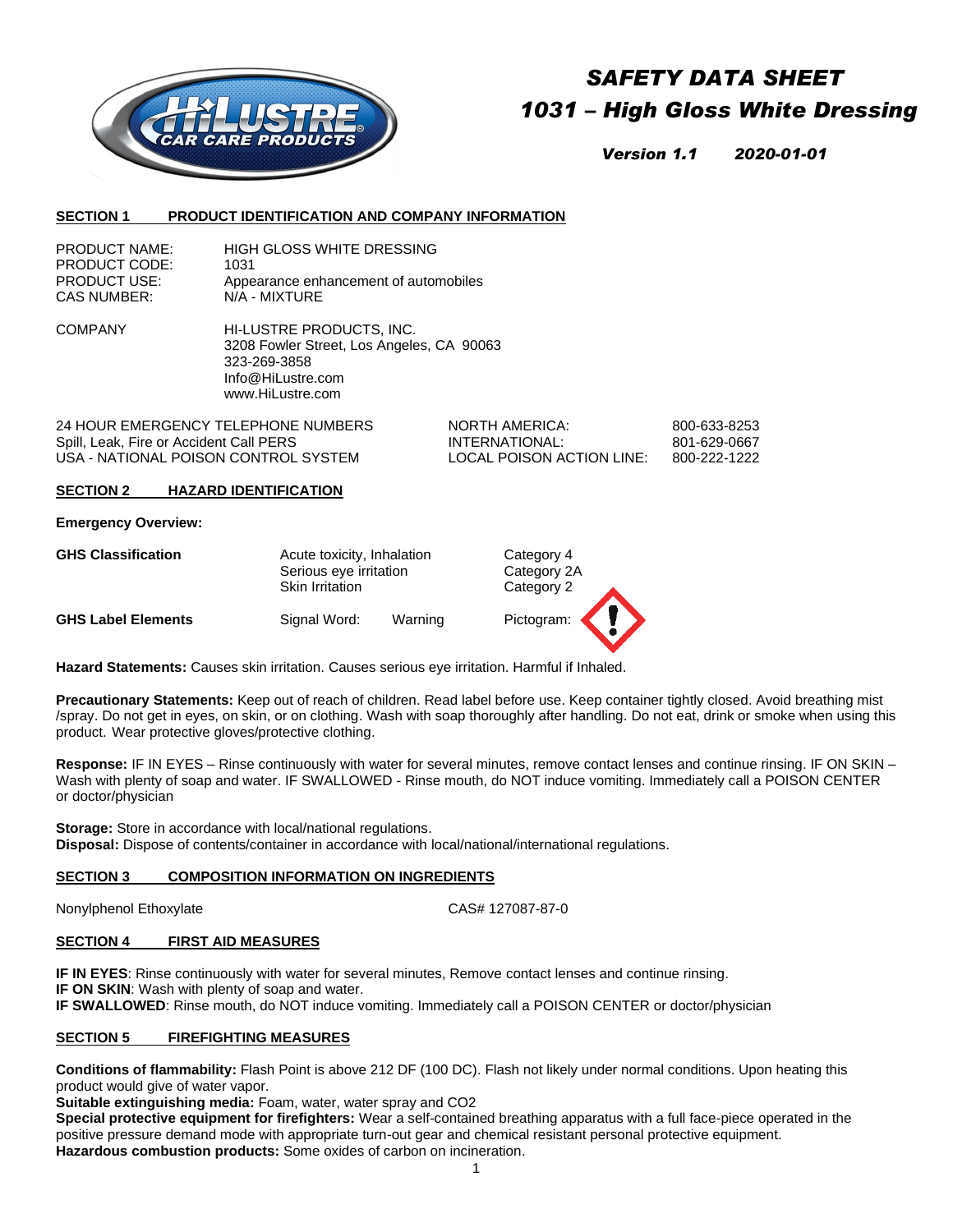**Additional Information:** Fire and explosion hazards are not known for this water based product.

# **SECTION 6 ACCIDENTAL RELEASE MEASURES**

**Personal precautions:** Use personal protective equipment. Avoid breathing vapors, mist or gas. Ensure adequate ventilation. **Environmental precautions:** Prevent further leakage or spillage if safe to do so. Do not let product enter drains. **Methods and materials for containment and cleaning up;** SMALL SPILLS: Absorb with suitable absorbent material, place in chemical waste container, close tightly and dispose of properly. LARGE SPILLS: Persons not wearing protective equipment should be excluded from area of spill until cleanup has been completed. Stop spill at source, dike area of spill to prevent spreading, pump liquid into salvage tank. Prevent run-off to sewers, streams or other bodies of water. If run-off occurs, notify proper authorities as required. Absorb remaining liquid with suitable absorbent material and place in chemical waste container, close tightly and dispose of properly.

# **SECTION 7 HANDLING AND STORAGE**

**Precautions for safe handling:** Avoid eye contact, skin contact and breathing of mists. Use in a well-ventilated area and wear protective equipment as required. Avoid misting, heating or splashing. Wash thoroughly after handling. Launder clothing before reuse. **Storage:** Store in closed containers in a cool, dry, well-ventilated area. Protect containers from physical damage. **Special precautions:** Empty containers retain product residues (vapor, liquid and/or solid) and may be hazardous. Observe all hazard precautions. Keep empty containers closed and do not use to mix or store any other materials.

# **SECTION 8 EXPOUSRE CONTROLS/PERSONAL PROTECTION**

**Components with workplace control parameters:** No data

## **Personal protective equipment**

**Respiratory protection:** Not normally required for normal use. If used indoors: General and local exhaust ventilation is recommended to maintain vapor exposures below recommended limits. Where concentrations are above recommended limits or are unknown, appropriate respiratory protection should be worn. Follow OSHA respirator regulations (29 CFR 1910.134) and use NIOSH/MSHA approved respirators.

**Hand protection:** Not normally required for normal use. If needed to prevent excessive skin contact use alkali resistant gloves. **Eye protection:** Not normally required for normal use. If splashing may occur, use chemical splash goggles for eye protection. Skin protection: Not normally required for normal use. If splashing may occur, use work apron or protective clothing with long sleeves to prevent skin contact.

**Hygiene measures:** Handle in accordance with good industrial hygiene and safety practice. Wash hands before breaks and at the end of the workday.

# **SECTION 9 PHYSICAL AND CHEMICAL PROPERTIES**

| <b>Properties</b> | Appearance<br>pН<br><b>Flash Point</b><br><b>Boiling Point</b><br>Solubility in Water<br>Vapor Pressure<br>VOC.<br>Vapor Density<br><b>Specific Gravity</b><br><b>Evaporation Rate</b> | White, vicious liquid<br>6.5 to 7.5<br>Above 212 DF (100 DC)<br>Approximately 212 deg F<br>Dispersible and Partly Soluble<br>Not Determined (Water based)<br>None<br>1 ><br>1.00 to 1.01<br>Approximately 0.4<br>(Butyl Acetate = $1$ ) |
|-------------------|----------------------------------------------------------------------------------------------------------------------------------------------------------------------------------------|-----------------------------------------------------------------------------------------------------------------------------------------------------------------------------------------------------------------------------------------|
|                   |                                                                                                                                                                                        |                                                                                                                                                                                                                                         |

## **SECTION 10 STABILITY AND REACTIVITY**

**Chemical Stability:** Stable under recommended storage and usage conditions **Possibility of hazardous reactions:** There are is a very low possibility of hazardous reactions wit this product **Conditions to avoid:** Heat **Materials to avoid:** Strong acids – strong acids are not compatible with this product. **Hazardous Decomposition Products:** Some oxides of carbon on incineration. **Hazardous Polymerization:** This product does not polymerize.

## **SECTION 11 TOXICOLOGICAL INFORMATION**

**Acute Toxicity** Nonylphenol Ethoxylate CAS # 127087-87-0 Oral LD50 Rat - 960 - 3,980 mg/kg LC50 Inhalation - Rat - 4 h - 1.15 mg/l LD50 Dermal - Rabbit - 2,000 - 2,991 mg/kg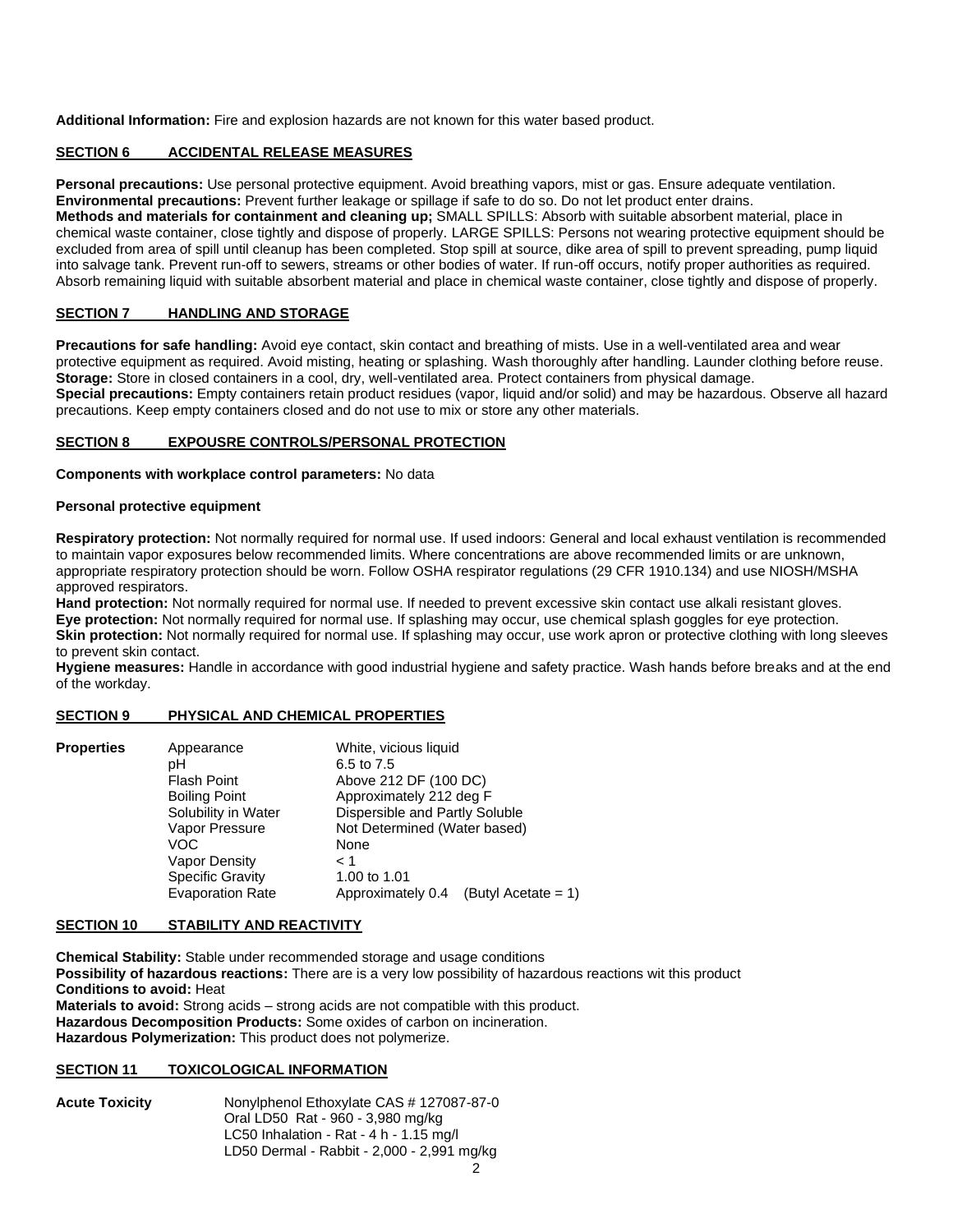| <b>Carcinogenicity Data</b>                                                                   | <b>IARC</b> | No component of this product present at levels greater than or equal to 0.1% is identified as a                                 |                                                                                                                                                                                                                |  |  |
|-----------------------------------------------------------------------------------------------|-------------|---------------------------------------------------------------------------------------------------------------------------------|----------------------------------------------------------------------------------------------------------------------------------------------------------------------------------------------------------------|--|--|
|                                                                                               | <b>NTP</b>  | known or anticipated by IARC<br>No component of this product present at levels greater than or equal to 0.1% is identified as a |                                                                                                                                                                                                                |  |  |
|                                                                                               | <b>OSHA</b> | known or anticipated by NTP<br>known or anticipated by OSHA                                                                     | No component of this product present at levels greater than or equal to 0.1% is identified as a                                                                                                                |  |  |
| <b>Reproductive Data:</b><br>Teratogenicity:<br><b>Specific Target Organ Toxicity (STOT):</b> |             |                                                                                                                                 | No Information available<br>No Information available<br>No Information available                                                                                                                               |  |  |
| <b>Potential Health Effects:</b>                                                              |             |                                                                                                                                 | Skin corrosion/irritation. Repeated or prolonged contact with the mixture may cause<br>removal of natural fat from the skin resulting in drying of the skin.                                                   |  |  |
| <b>Signs and Symptoms of Exposure:</b>                                                        |             |                                                                                                                                 | None known for exposure to the product as a whole                                                                                                                                                              |  |  |
| <b>SECTION 12</b>                                                                             |             | <b>ECOLOGICAL INFORMATION</b>                                                                                                   |                                                                                                                                                                                                                |  |  |
| <b>Toxicity: Product:</b>                                                                     |             |                                                                                                                                 | No data is available for the product as a whole                                                                                                                                                                |  |  |
| <b>Toxicity: Component:</b>                                                                   |             |                                                                                                                                 | Nonylphenol Ethoxylate CAS 127087-87-0<br>LC50 (Fish, 96hr) 3.87.7mg/L (96hr, Pimephales promelas)<br>LC50 (Crustacea, 48hr) 9.321.4mg/L (daphnia magna)<br>EC50 (microorganisms) >1000mg/L (various bacteria) |  |  |
| <b>Persistence and Degradability:</b>                                                         |             |                                                                                                                                 | Nonylphenol Ethoxylate CAS 127087-87-0<br>Biodegradability Result: < 60 % - According to the results of tests of biodegradability this product is<br>not readily biodegradable. (OECD Test Guideline 301B)     |  |  |
| <b>Bio-accumulative Potential:</b>                                                            |             | <b>Product:</b><br><b>Component:</b>                                                                                            | No data available.<br>Nonylphenol Ethoxylate CAS # 127087-87-0<br>Bioaccumulation other fish Bio-concentration factor (BCF): 5.9 - 48                                                                          |  |  |
| <b>Mobility in Soil:</b><br><b>PBT and vPVB Assessment:</b><br><b>Other Adverse Effects:</b>  |             | No data available.<br>No data available.<br>No data available.                                                                  |                                                                                                                                                                                                                |  |  |

# **SECTION 13 DISPOSAL CONSIDERATIONS**

Dispose of in accordance with all applicable local, state and federal regulations.

# **SECTION 14 TRANSPORTATION INFORMATION**

**DOT (US):** This is not a regulated material **IATA and ICAO (Air Transportation):** This is not a regulated material **IMDG (Water Transportation):** This is not a regulated material

# **SECTION 15 REGULATORY INFORMATION**

| <b>OSHA Hazards:</b><br><b>US TSCA:</b> | Harmful by ingestion, Harmful by skin absorption, Irritant<br>All ingredients listed                                                           |
|-----------------------------------------|------------------------------------------------------------------------------------------------------------------------------------------------|
| <b>CANADA:</b>                          | Inventory Status - All ingredients listed                                                                                                      |
| <b>SARA 302 For Components:</b>         | No Chemicals in this material are subject to reporting requirements of SARA Title III, Section 302                                             |
| <b>SARA 313 For Components:</b>         | This material does not contain any chemical components with known CAS numbers that exceed<br>the threshold                                     |
| <b>SARA 311/312 Hazards:</b>            | Nonylphenol Ethoxylate, CAS # 127087-87-0, Acute Health Hazard                                                                                 |
| California Prop. 65:                    | This product does not contain any chemicals known to the State of California to cause cancer, birth<br>defects or any other reproductive harm. |

# **California SB 258: Ingredients:**

| water                                         | 7732-18-5  |
|-----------------------------------------------|------------|
| dimethyl siloxane, trimethylsiloxy-terminated | 63148-62-9 |
| silicone fluid dc 200 -10M                    |            |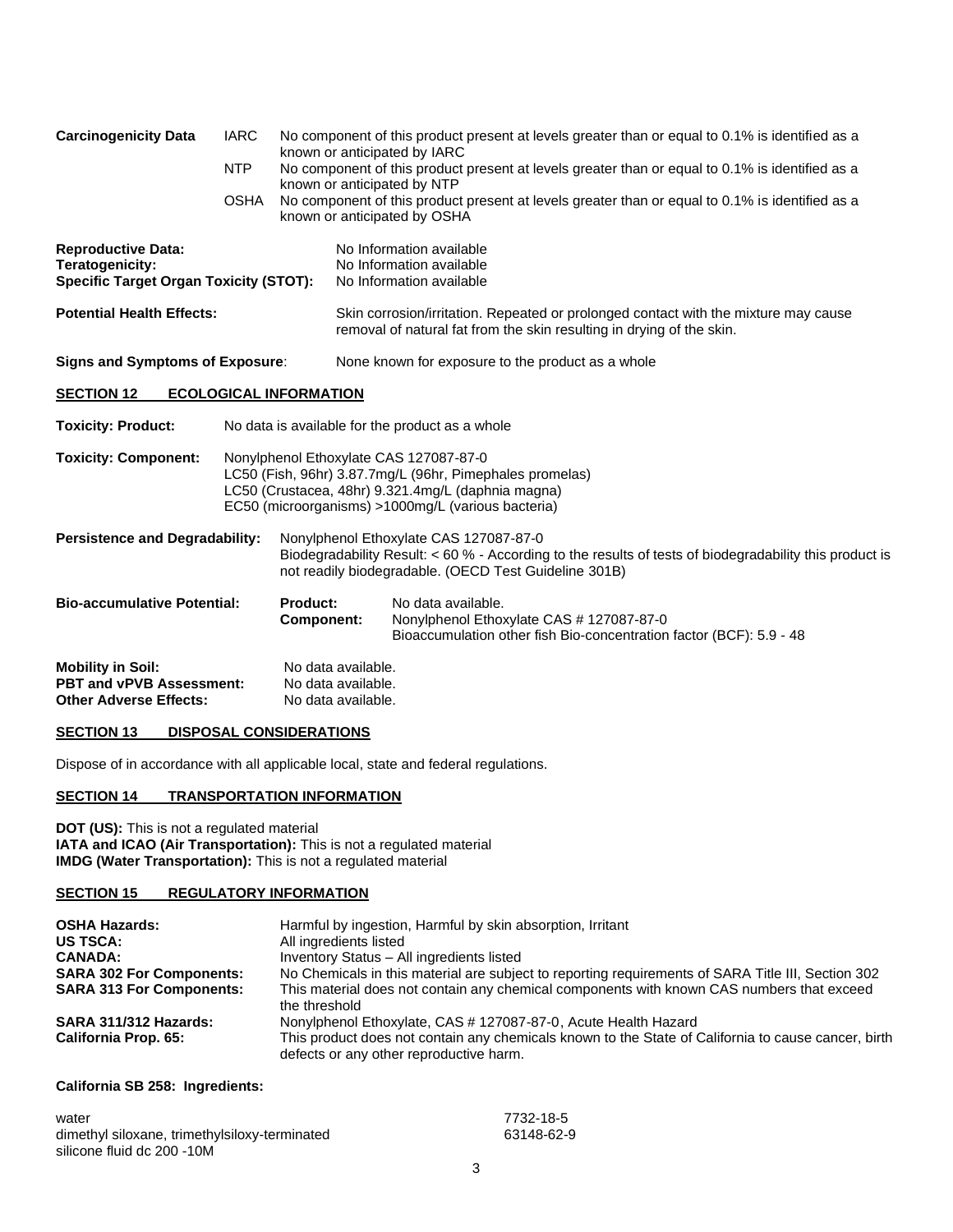| glycerine                                                 | $56 - 81 - 5$ |
|-----------------------------------------------------------|---------------|
| nonylphenol, ethoxylated                                  | 127087-87-0   |
| nonylphenol polyethylene glycol ether                     | 127087-87-0   |
| hydrocarbons, C12-C16, isoalkanes, cyclics, <2% aromatics | 64742-47-8    |
| bubble gum F-133416                                       |               |
| polyethylene glycol                                       | 25322-68-3    |
| hydrocarbons, C11-C13, isoalkanes, <2% aromatics          | 90622-58-5    |
| magnesium nitrate                                         | 10377-60-3    |
| 5-chloro-2-methyl-4-isothiazolin-3-one                    | 26172-55-4    |
| magnesium chloride                                        | 7786-30-3     |
| 2-methyl-4-isothiazolin-3-one                             | 2682-20-4     |
|                                                           |               |

#### **California SB 258: References (Links to designated lists) (refer t[o www.hilustre.com/sds](http://www.hilustre.com/sds) for electronic links)**

#### **CA Prop 65**

4 <https://oehha.ca.gov/proposition-65/proposition-65-list> **EU CMRs** [https://echa.europa.eu/documents/10162/13562/cmr\\_report\\_en.pdf](https://echa.europa.eu/documents/10162/13562/cmr_report_en.pdf) **EU Endocrine Disruptors** <https://echa.europa.eu/candidate-list-table> **IRIS Neurotoxicants** (**EPA**'s **Integrated Risk Information System)** [https://cfpub.epa.gov/ncea/iris/search/index.cfm?sys\\_joint=11](https://cfpub.epa.gov/ncea/iris/search/index.cfm?sys_joint=11) **IRIS Carcinogens** (**EPA**'s **Integrated Risk Information System)** [https://cfpub.epa.gov/ncea/iris/search/index.cfm?sys\\_joint=11](https://cfpub.epa.gov/ncea/iris/search/index.cfm?sys_joint=11) **EU PBTs** <https://echa.europa.eu/candidate-list-table> **Canada PBTs** [https://www.canada.ca/en/environment-climate-change/services/canadian-environmental-protection-act-registry/substances](https://www.canada.ca/en/environment-climate-change/services/canadian-environmental-protection-act-registry/substances-list/domestic/categorization-existing.html)[list/domestic/categorization-existing.html](https://www.canada.ca/en/environment-climate-change/services/canadian-environmental-protection-act-registry/substances-list/domestic/categorization-existing.html) **EU Respiratory Sensitizers** <https://echa.europa.eu/information-on-chemicals/> **IARC Carcinogens** <https://monographs.iarc.fr/agents-classified-by-the-iarc/> **ATSDR (Agency for Toxic Substances and Disease Registry Substances Listing)** <https://www.atsdr.cdc.gov/substances/toxorganlisting.asp?sysid=18> **US EPA Priority Chemicals List** <https://archive.epa.gov/epawaste/hazard/wastemin/web/html/priority.html> **US NTP Reproductive or Developmental Toxicants** <https://ntp.niehs.nih.gov/pubhealth/hat/noms/evals.html> **US EPA PBTs** <https://www.epa.gov/toxics-release-inventory-tri-program/persistent-bioaccumulative-toxic-pbt-chemicals-covered-tri> **WA PBTs (Washington State PBT List)** <https://app.leg.wa.gov/wac/default.aspx?cite=173-333-310> **US NTP Carcinogens** <https://ntp.niehs.nih.gov/pubhealth/roc/index.html> **CA NLs (Drinking Water Notification Levels and Response Levels)** [https://www.waterboards.ca.gov/drinking\\_water/certlic/drinkingwater/documents/notificationlevels/notification\\_levels\\_response\\_levels\\_o](https://www.waterboards.ca.gov/drinking_water/certlic/drinkingwater/documents/notificationlevels/notification_levels_response_levels_overview.pdf) [verview.pdf](https://www.waterboards.ca.gov/drinking_water/certlic/drinkingwater/documents/notificationlevels/notification_levels_response_levels_overview.pdf) **CA MCLs (Maximum Contaminant Levels)** [https://www.waterboards.ca.gov/drinking\\_water/certlic/drinkingwater/Chemicalcontaminants.html](https://www.waterboards.ca.gov/drinking_water/certlic/drinkingwater/Chemicalcontaminants.html) **CA TACs (Toxic Air Contaminant Toxic Air Contaminant Identification and Control List)** <https://ww3.arb.ca.gov/toxics/id/taclist.htm> **CA Priority Pollutants** <https://www.govinfo.gov/content/pkg/CFR-2010-title40-vol21/pdf/CFR-2010-title40-vol21-sec131-38.pdf> **CA Non-Cancer Hazards** <https://oehha.ca.gov/air/general-info/oehha-acute-8-hour-and-chronic-reference-exposure-level-rel-summary> **CA Priority Chemicals** <https://biomonitoring.ca.gov/chemicals/priority-chemicals> **Marine Priority Action Chemicals**  <https://www.ospar.org/work-areas/hasec/chemicals/priority-action> **EU Fragrance Allergens**  [https://ec.europa.eu/health/sites/health/files/endocrine\\_disruptors/docs/cosmetic\\_1223\\_2009\\_regulation\\_en.pdf](https://ec.europa.eu/health/sites/health/files/endocrine_disruptors/docs/cosmetic_%20%20%20%20%20%20%20%20%20%20%20%20%20%20%20%20%20%20%20%20%20%20%20%20%20%20%20%20%20%20%20%20%20%20%20%20%20%20%20%20%20%20%20%20%20%20%20%20%20%20%20%20%20%20%20%20%20%20%20%20%20%20%20%20%20%20%20%20%20%20%20%20%20%20%20%20%20%20%20%20%20%20%201223_2009_regulation_en.pdf) **CA SB-258 Cleaning Product Right to Know Act of 2017** [https://leginfo.legislature.ca.gov/faces/billNavClient.xhtml?bill\\_id=201720180SB258](https://leginfo.legislature.ca.gov/faces/billNavClient.xhtml?bill_id=201720180SB258)